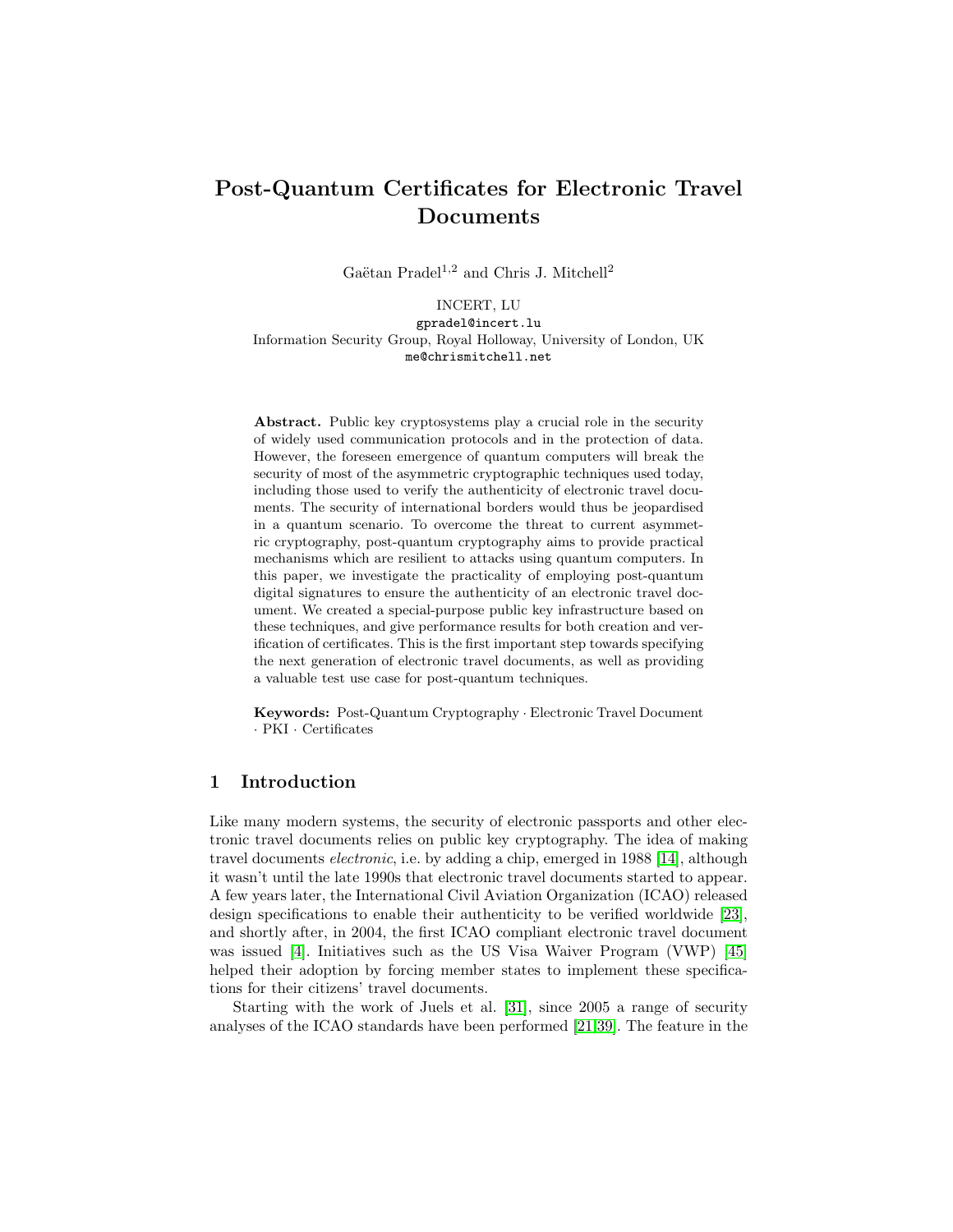ICAO specifications which has gone through the most changes because of security issues covers access control to the chip – see Avoine et al. [\[4\]](#page-15-0) and Chaabouni and Vaudenay [\[10\]](#page-15-1). Versions of the ICAO access control protocol include the 2005 Basic Access Control (BAC) and the 2009 Extended Access Control (EAC) versions 1 and 2 [\[4\]](#page-15-0).

Quite separately from the known issues with the ICAO protocols, the potential advent of large-scale, general-purpose, quantum computing will radically change the situation. Quantum computers can solve mathematical problems that classical computers cannot. Over the past few years, much effort has been devoted to building such a device, although experts in the field suggest that it will be one or two decades before large scale quantum computers are a reality [\[12\]](#page-16-3). In the post-quantum era, the currently used asymmetric cryptographic techniques, i.e. integer factorization-based schemes (such as RSA [\[42\]](#page-17-3)) and discrete logarithm-based schemes [\[15\]](#page-16-4)), will become breakable [\[40,](#page-17-4)[43\]](#page-17-5). This threatens the security of a wide range of systems, including the authenticity of electronic travel documents (the main focus of this paper).

In order to address this issue, as summarised by Bernstein and Lange [\[7\]](#page-15-2), much recent effort has been devoted to developing post-quantum cryptographic schemes, i.e. schemes secure against attack using both quantum and classical computers. In parallel with this research effort, a number of major standardisation bodies have inaugurated projects to develop standards for post-quantum algorithms. Perhaps the most important of these is the standardisation process led by the National Institute of Standards and Technology (NIST) [\[12\]](#page-16-3). So far, from an initial 82 submissions, after Round 3 of this process only  $15<sup>1</sup>$  $15<sup>1</sup>$  schemes remain in the running for adoption<sup>[2](#page-1-1)</sup>.

Besides having a portfolio of cryptographic algorithms resilient to cryptanalysis using quantum computers, it is also necessary to ensure that they are practical and can interoperate with current applications and protocols based on asymmetric cryptography. For example, Kampanakis et al. [\[32\]](#page-17-6) showed that post-quantum X.509 certificates are viable for TLS-like communication protocols for use in a "post-quantum Internet". X.509 certificates are also commonly used to protect the authenticity and integrity of data inside electronic travel documents, namely the owner's data.

The focus of this paper is on a practical trial designed to test the feasibility of using currently available post-quantum cryptographic techniques in electronic travel documents. We have implemented a post-quantum Public Key Infrastructure (PKI) for electronic travel documents, and have also obtained results on its performance. Since this PKI is fundamental to the operation of security for electronic travel documents, the work described here can be seen as both preliminary research for the next generation of travel documents and also a testbed for evaluating post-quantum cryptographic techniques.

<span id="page-1-0"></span><sup>&</sup>lt;sup>1</sup> More precisely, 7 schemes are finalists and the other 8 are kept as alternatives.

<span id="page-1-1"></span><sup>2</sup> The results of Round 3 of the process were published on July 22, 2020, [https://csrc.](https://csrc.nist.gov/projects/post-quantum-cryptography/round-3-submissions) [nist.gov/projects/post-quantum-cryptography/round-3-submissions](https://csrc.nist.gov/projects/post-quantum-cryptography/round-3-submissions)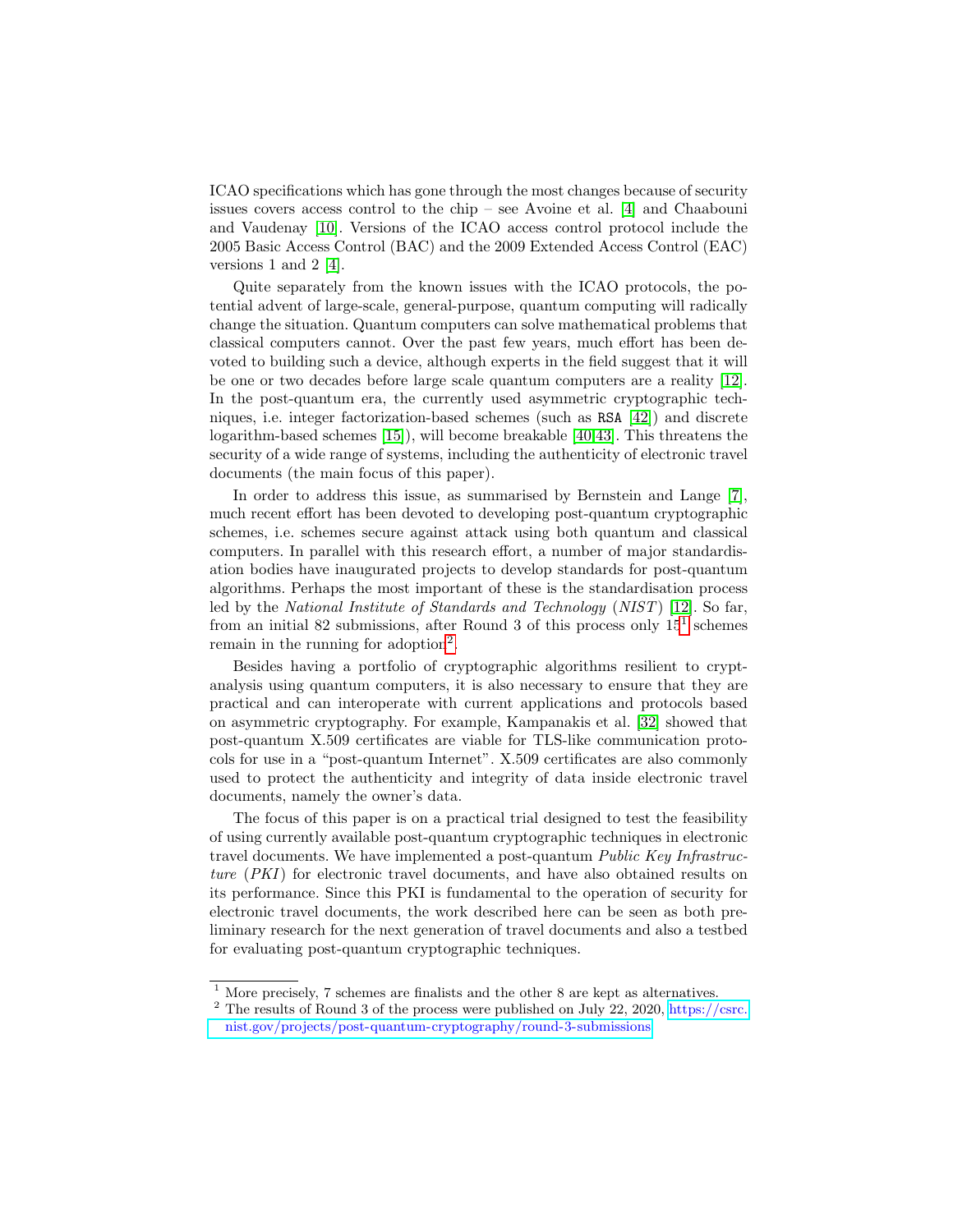In Section [2](#page-2-0) we describe how security is implemented for electronic travel documents. We then explain the development of the prototype post-quantum PKI in Section [3](#page-6-0) and present the challenges we encountered in Section [4.](#page-8-0) Finally, we discuss our results in Section [5](#page-9-0) and draw conclusions in Section [6.](#page-14-0)

# <span id="page-2-0"></span>2 Security for electronic travel documents

## 2.1 Electronic travel documents

For the last couple of decades, digital signatures have been used to protect electronic travel and national identity documents. The ICAO started work on Machine Readable Travel Documents (MRTDs) as long ago as the late 1960s [\[23\]](#page-16-1). More recently, in 1998, work commenced on electronic MRTDs (e-MRTDs), resulting in a set of specifications covering the issue and border verification of such documents [\[23\]](#page-16-1).

The specifications include protocols and mechanisms designed to protect the data inside the contactless chips embedded in the documents and allow border controllers to securely authenticate an issued e-MRTD. In order to verify an e-MRTD, the *inspection system*  $(IS)$  used by border controllers for validating the authenticity of an e-MRTD, must:

- 1. access the contactless chip (see §[2.4\)](#page-4-0), where the IS proves to the chip that it is authorised to access it;
- 2. authenticate the card data (see §[2.5\)](#page-4-1), where the IS verifies that the data inside the chip (including the information in the data page<sup>[3](#page-2-1)</sup>) is digitally signed by an appropriate authority;
- 3. (optionally) authenticate the contactless chip (see  $\S 2.6$ ), where the chip proves to the IS that it is a genuine chip belonging to a genuine e-MRTD;
- 4. (optionally) perform extended security protocols, e.g. to gain access to specific biometric data such as fingerprint or iris information.

## 2.2 Public Key Infrastructures

The security of e-MRTDs rests on an underlying PKI, the operation of which is the main focus of this paper. For our purposes a PKI (see, for example, Barak [\[5\]](#page-15-3)) is a means of distributing trusted copies of public keys for asymmetric cryptographic techniques, and relies on the use of digital signatures. It involves a collection of public key certificates, digitally signed by Certification Authorities (CAs), where each certificate contains a public key and associated information including the name of the owner, who is usually assumed to have the private key corresponding to the public key in the certificate. Certificates which are no longer trusted are called revoked certificates, and are listed in a Certificate Revocation List (CRL) digitally signed by a CA.

<span id="page-2-1"></span><sup>&</sup>lt;sup>3</sup> The document data page is the page containing personal information of the document owner, such as photograph, name, date of birth, etc.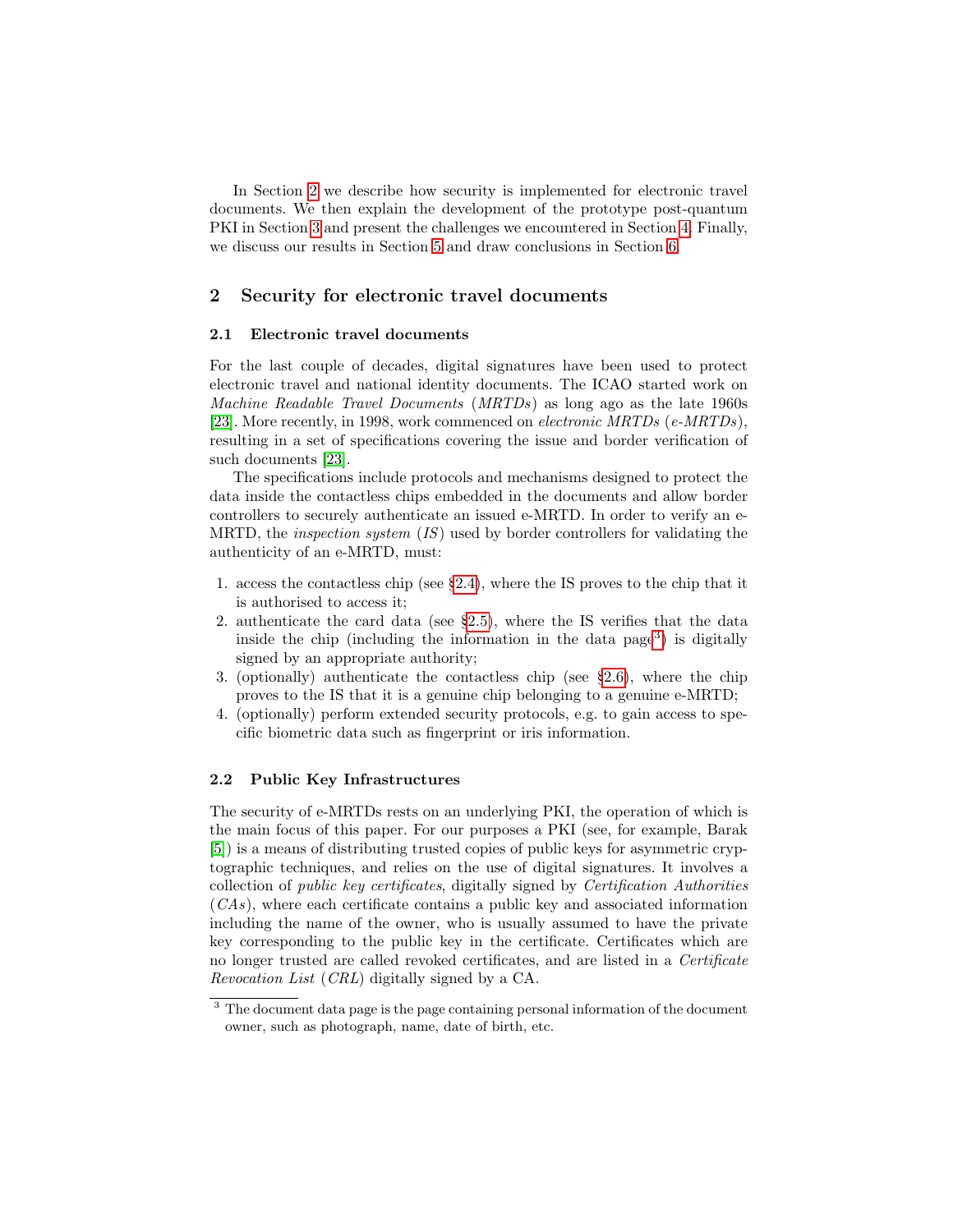The entities participating in a PKI can be arranged as the vertices in a directed graph, where an edge goes from A to B if the certificate for B (Cert<sub>B</sub>) was signed using  $A$ 's private signature key, i.e. so that the public key of  $A$  can be used to verify  $Cert_B$ . Typically, a PKI will be arranged hierarchically, so that there is always a direct path (a certificate chain) from the Root CA to every end-entity.

That is, if an entity has a trusted copy of the Root CA public key (typically distributed as a self-signed *Root CA certificate*), then a trusted copy of every end-entity's public key can be obtained in the following way. First construct a certificate chain from the Root CA to the end-entity, and then verify all the certificates in the chain in turn, at each stage verifying a certificate using the public key obtained by verifying the previous certificate and the status of the certificate using the corresponding CRL.

#### <span id="page-3-2"></span>2.3 PKI for electronic travel documents

The PKI for e-MRTDs, including e-passports, typically has three levels. The Root CAs are known as Country Signing Certification Authorities (CSCAs), and, as the name suggests, are typically operated on behalf of a government department such as the Ministry of Foreign Affairs. Each country will operate a Root CSCA, and each such Root CSCA will have a digital signature key pair and a (self-signed) certificate for its public key, i.e. a public key certificate signed using the corresponding private key. A Root CSCA uses its private signing key to sign Document Signer (DS) Certificates (DSCs), containing public keys of e-MRTD manufacturers. The corresponding private signature keys are used by the manufacturers to sign information held inside an e-MRTD.

In order to prove the authenticity and integrity of an e-MRTD at a border control, the self-signed root CSCA certificates are shared among states by bi-lateral exchanges, through states' Master Lists<sup>[4](#page-3-0)</sup> or soon using the ICAO Public Key Directory[5](#page-3-1) .

In a typical PKI, the Root CA is kept offline in order to diminish the risks of a potential security breach that might lead to the leakage of its private signing key, whereas the Intermediate CAs are kept online. The reason is operational, as requests are sent on a daily basis to the CAs for issuing and revoking endentity certificates. If and when an Intermediate CA certificate needs to be revoked/renewed because of a potential compromise or expiry of its private signing key, the Root CA is activated and its private signing key is used locally to issue a new Intermediate CA certificate or revoke the current one. In a PKI for e-MRTDs, the Root CSCA is also kept offline, in line with a recommendation by ICAO [\[26\]](#page-16-5). There are no Intermediate CSCAs because, from an operational point of view, this role is managed by the DSs, who receive all requests for signing e-MRTD data sets.

<span id="page-3-0"></span><sup>4</sup> For example the German Master List: [https://www.bsi.bund.de/SharedDocs/](https://www.bsi.bund.de/SharedDocs/Downloads/DE/BSI/ElekAusweise/CSCA/GermanMasterList.html) [Downloads/DE/BSI/ElekAusweise/CSCA/GermanMasterList.html.](https://www.bsi.bund.de/SharedDocs/Downloads/DE/BSI/ElekAusweise/CSCA/GermanMasterList.html)

<span id="page-3-1"></span><sup>5</sup> See [https://pkddownloadsg.icao.int/.](https://pkddownloadsg.icao.int/)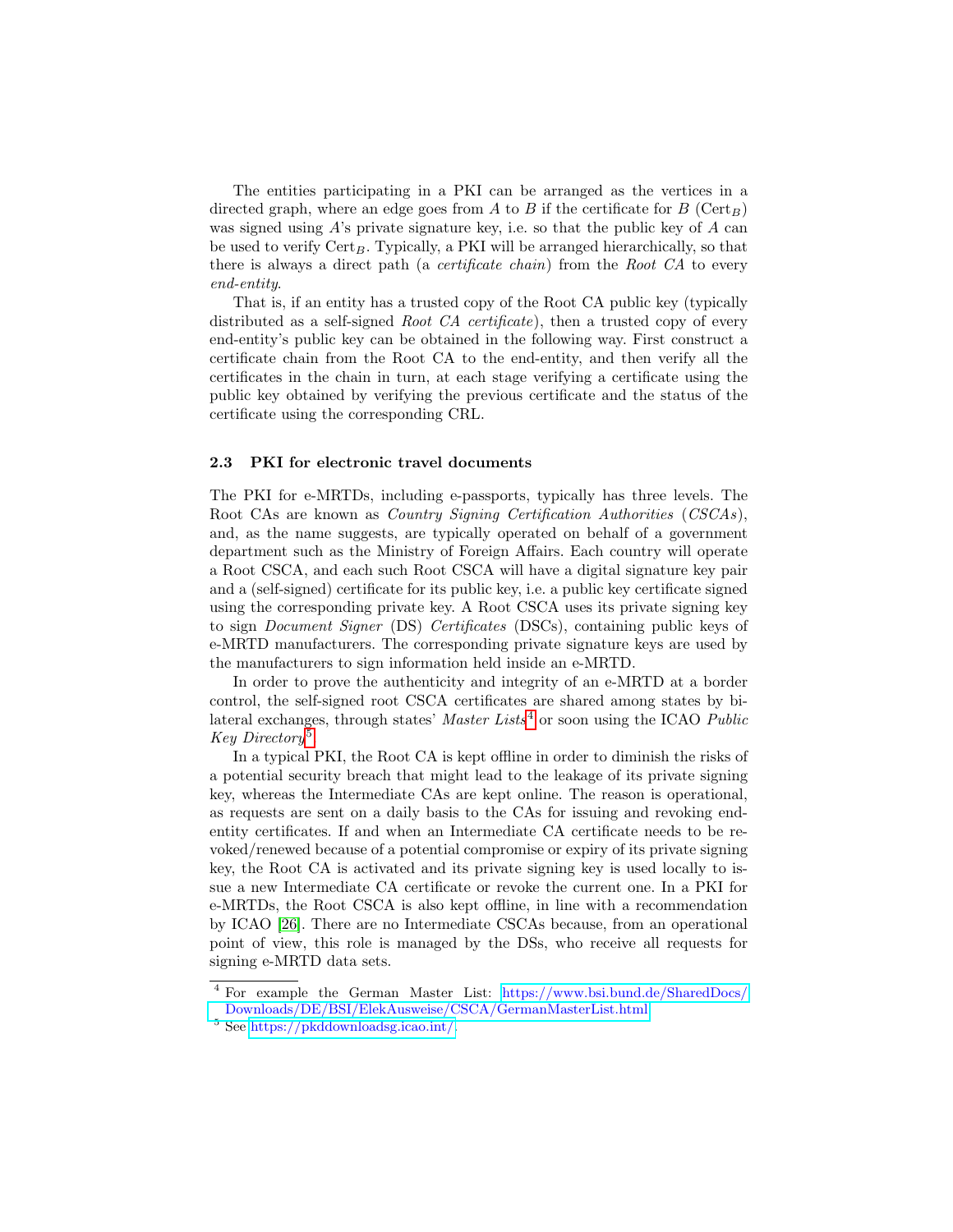#### <span id="page-4-0"></span>2.4 Access to the contactless chip

The first step for an IS is to gain authorised access to the e-MRTD's chip. It proves to the chip that it has the necessary authorisation using one of the following two ICAO-specified protocols<sup>[6](#page-4-2)</sup> [\[26\]](#page-16-5). To perform them, the IS shall have access to the Machine Readable Zone (MRZ) of the e-MRTD and be equipped to acquire it from the data page, requiring the passport to be physically opened to be read optically.

We only very briefly sketch the two protocols here, since they are not the main focus of this paper. As noted above in Section [1,](#page-0-0) the shortcomings of the first scheme have been widely discussed.

Basic Access Control Basic Access Control (BAC) is based on symmetric cryptography, and consists of a three-pass challenge-response protocol in accordance with Key Establishment Mechanism 6 of ISO/IEC 11770-2 [\[30\]](#page-17-7) using twokey Triple-DES (see ISO/IEC 18033-3 [\[28\]](#page-17-8)). A Message Authentication Code (MAC) is appended to the ciphertexts, computed using MAC algorithm 6 of ISO/IEC 9797-1 [\[29\]](#page-17-9).

Password Authenticated Connexion Establishment Password Authenticated Connexion Establishment (PACE)[\[27\]](#page-16-6) is based on asymmetric cryptography, and consists of a password-authenticated Diffie-Hellman key agreement protocol (see [\[9\]](#page-15-4)) which supplements and enhances BAC. The chip verifies that the IS is authorised to access its data and a secure communications channel is established.

### <span id="page-4-1"></span>2.5 Authentication of the data

This step, i.e. authentication of the chip-resident data, forms the main focus of this paper; verifying the validity of the e-MRTD data is probably the most important security function. This step includes a single protocol called Passive Authentication (PA) [\[25\]](#page-16-7), so called because it does not require any computational capabilities (such as performing cryptographic operations) from the chip.

However, the storage capacity of the chip is of paramount importance for executing PA, since the chip needs to keep certain key data. In particular, all the data related to the owner, such as the data page information, owner's photo and fingerprints, etc., are stored in *Data Groups* ( $DGs$ ) on the chip [\[24\]](#page-16-8). Also stored is the *Document Security Object*  $(SO<sub>D</sub>)$ , which contains the hash values of the DGs and is digitally signed with the private key of a manufacturer. The corresponding manufacturer public key is in a DSC signed with the private key associated with a root CSCA certificate (belonging to the government agency on whose behalf the manufacturer is acting). The DSC must be placed in the  $SO<sub>D</sub>$ 

<span id="page-4-2"></span><sup>6</sup> Since January 2018, states have been permitted to implement PACE but not BAC, given the known security issues with BAC; previously both protocols had to be implemented for interoperability reasons.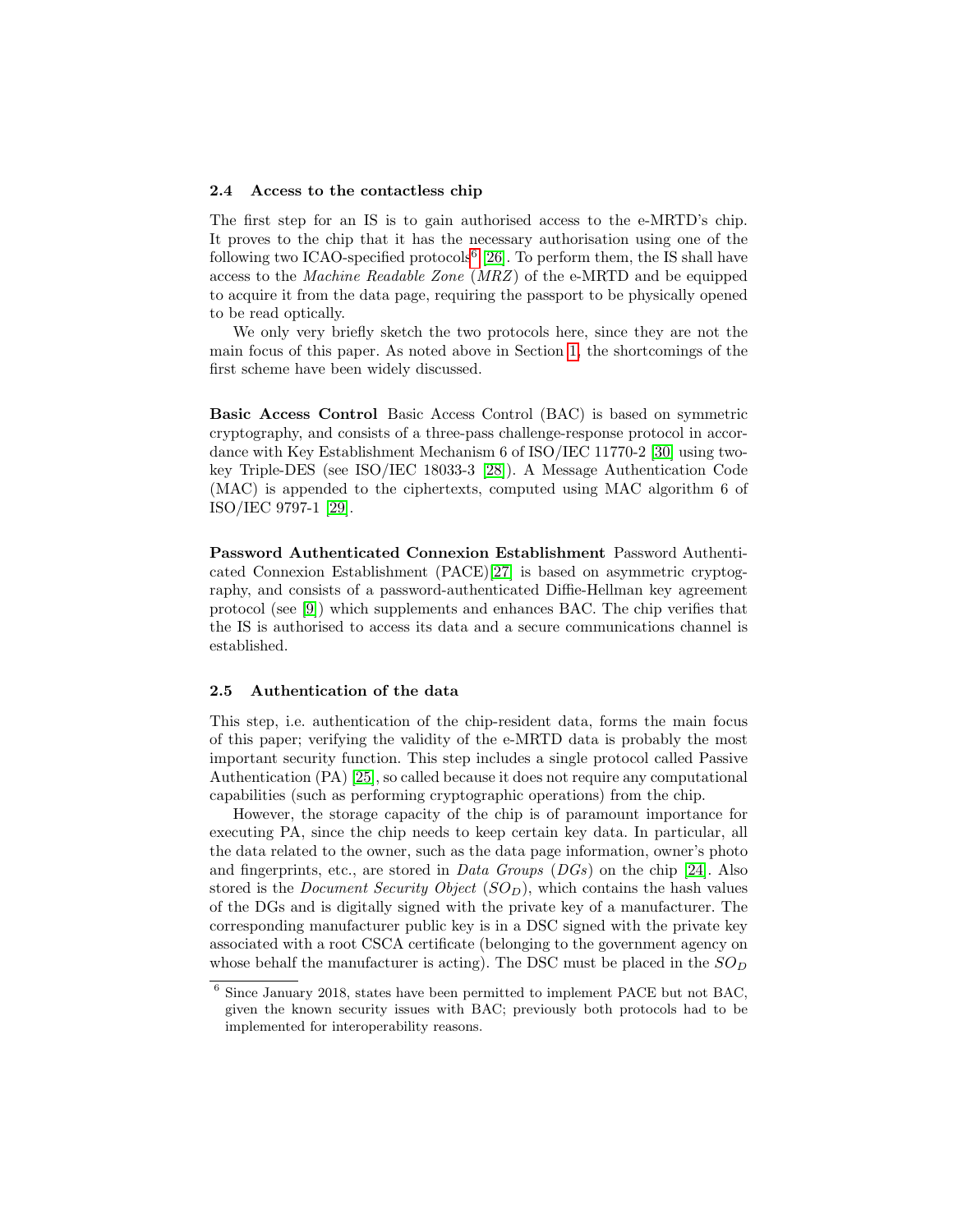so that the IS can retrieve it and use it to help verify this digital signature in order to verify the integrity and authenticity of the chip data [\[25\]](#page-16-7).

In this paper, a key focus is the size of these data elements (see Section [5\)](#page-9-0). Post-Quantum Digital Signature Algorithms (PQDSAs) usually involve longer keys and signatures than currently used techniques [\[7\]](#page-15-2), and thus we need to investigate the limited storage capacity of current chips to discover if they are adequate for the post-quantum era.

The PKI described in §[2.3](#page-3-2) is used in the following way to support data authentication. The IS retrieves the signed data and the DSC from the chip. The IS determines which CSCA signed the DSC, and constructs a certificate chain from the appropriate Root CSCA certificate and the DSC. Verifying this chain (using the appropriate stored trusted Root CSCA public key) enables the appropriate DSC public key to be authenticated. Finally, this public key can be used to verify the signature on the chip data.

### <span id="page-5-0"></span>2.6 Authentication of the contactless chip

The third step for the IS is to authenticate the contactless chip, although this is not mandatory. This step enables the IS to verify that the chip is genuine, preventing copying and/or substitution; it uses one of the following three protocols.

As in §[2.4,](#page-4-0) the protocols for this step are only briefly sketched, since they are not the main focus of this paper.

Active Authentication Active Authentication [\[25\]](#page-16-7) is based on asymmetric cryptography and requires the chip to sign a challenge sent by the IS with a private key held by the chip. This means that the chip must have the computational power to perform a digital signature. The associated public key is accessible by the IS, and its authenticity has already been verified during PA (see §[2.5\)](#page-4-1). After verifying the signed challenge, the IS is assured of the authenticity of the chip. This technique can raise a privacy issue under specific conditions [\[31\]](#page-17-1), as each generated signature could be logged. The owner of an e-MRTD (and thus the owner of the private key used to sign the challenges) could then be traced using the logged signatures. The Chip Authentication protocol (see below) has been devised as a replacement in order to mitigate this risk.

Chip Authentication Chip Authentication [\[25\]](#page-16-7) is based on asymmetric cryptography, more precisely on a variant of the Diffie-Hellman key agreement protocol [\[15\]](#page-16-4). In addition to guaranteeing the authenticity of the chip, it also provides authentication of the data inside the chip and a secure communication channel between chip and IS. Moreover, as the exchanged keys are ephemeral, it prevents any tracing of the e-MRTD's owner [\[25\]](#page-16-7). The static key pair used in the protocol is stored inside the chip; the private key is held in secure memory whereas the public key is accessible to the IS. However, Chip Authentication is subject to reset and transferability attacks [\[8\]](#page-15-5).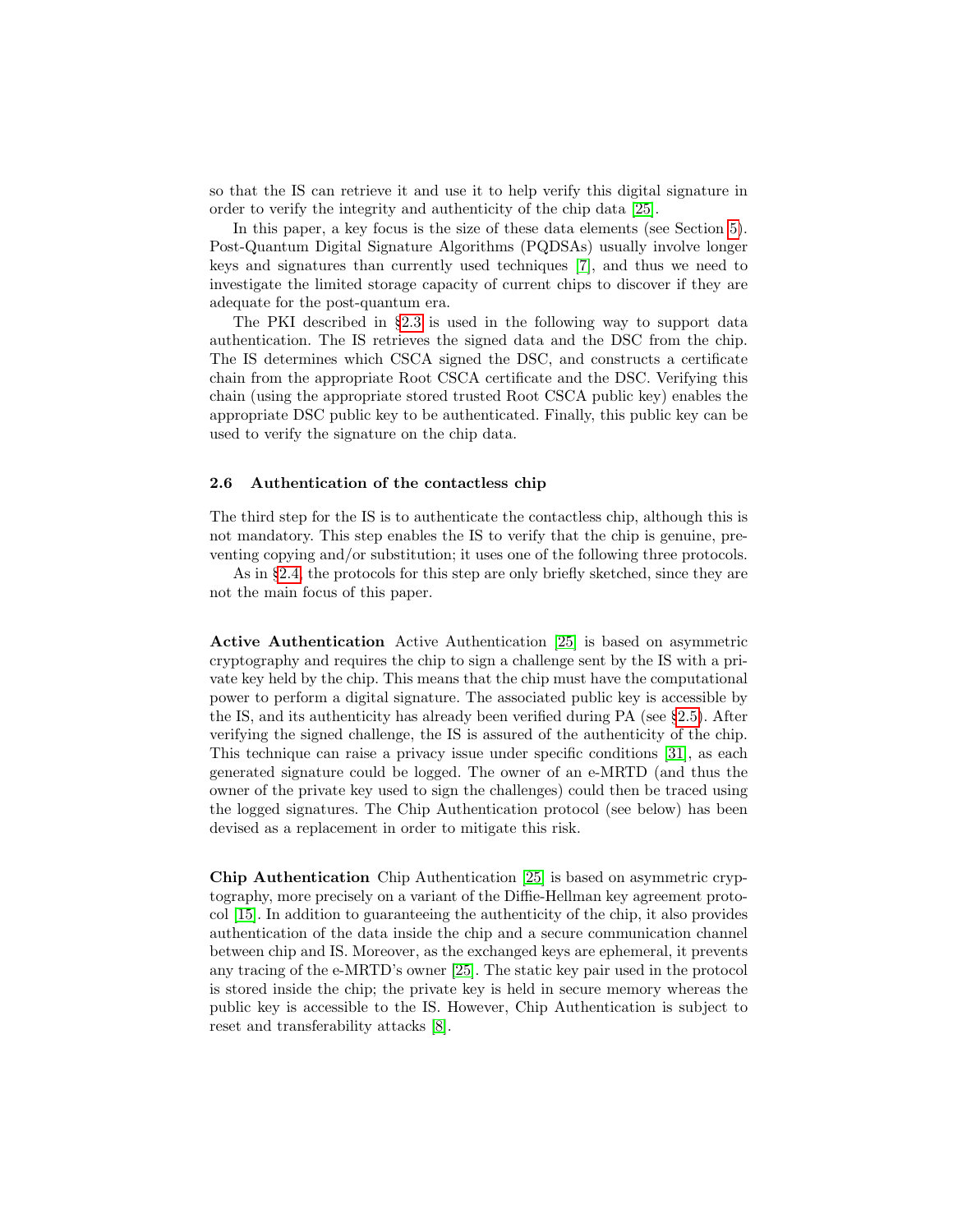PACE with Chip Authentication Mapping PACE with Chip Authentication Mapping is a combination of PACE  $(\S 2.4)$  $(\S 2.4)$  and Chip Authentication  $(\S 2.6)$  $(\S 2.6)$ , optimised for performance.

# <span id="page-6-0"></span>3 Building a post-quantum PKI for electronic travel documents

As discussed in §[2.5,](#page-4-1) the authenticity of e-MRTD chip data is verified using the PA protocol. This protocol relies on the PKI established by states through their networks of CSCAs. Thus, to ensure that PA continues to provide security in the post-quantum world, a *post-quantum PKI* ( $pqPKI$ ), i.e. a PKI based on the architecture presented in §[2.3](#page-3-2) but using post-quantum cryptography, is needed. To verify the practicality of building and operating such a PKI, we have built a proof-of-concept implementation which we next describe.

## <span id="page-6-2"></span>3.1 Design

For the purposes of this proof-of-concept, the PKI architecture for e-MRTDs as described in §[2.3](#page-3-2) can be simplified without loss of generality. The proof-ofconcept PKI is composed of one CSCA certificate and one DSC.

Both types of certificate follow the standard structure for an X.509 certificate, signed using a PQDSA, e.g. as presented in [\[32\]](#page-17-6), although the certificates must also be compliant with the relevant ICAO specification [\[26\]](#page-16-5). This latter specification defines the extensions and the associated values for each type of certificate in the e-MRTD PKI, with the details depending on their role in this structure, i.e. their *certificate profile*.

The CSCA certificate is self-signed and the associated private key is used to sign the private key associated with the DSC. The DSC is then normally used to sign an e-MRTD document; in our case this involves signing data of any type, ideally an  $SO_{\text{D}}$  (see Section [2\)](#page-2-0).

## 3.2 Algorithm selection

Quantum computers pose a great threat to public key cryptography, including digital signature algorithms. Signature schemes usually use a hash function, which must remain secure in a post-quantum scenario [\[7\]](#page-15-2). We used the hash function that the designers included in their implementation, typically SHA-3 [\[46\]](#page-17-10).

To enable a comparison, we incorporated seven different PQDSAs into our prototype, all of which were candidates in Round  $2<sup>7</sup>$  $2<sup>7</sup>$  $2<sup>7</sup>$  of the NIST standardisation process [\[12\]](#page-16-3). We chose these particular algorithms from the set of candidates for two main reasons: the cryptographic library we used (see §[3.3\)](#page-7-0) provides

<span id="page-6-1"></span> $7$  The experiments were run before the publication of Round 3, which was announced on July 22, 2020.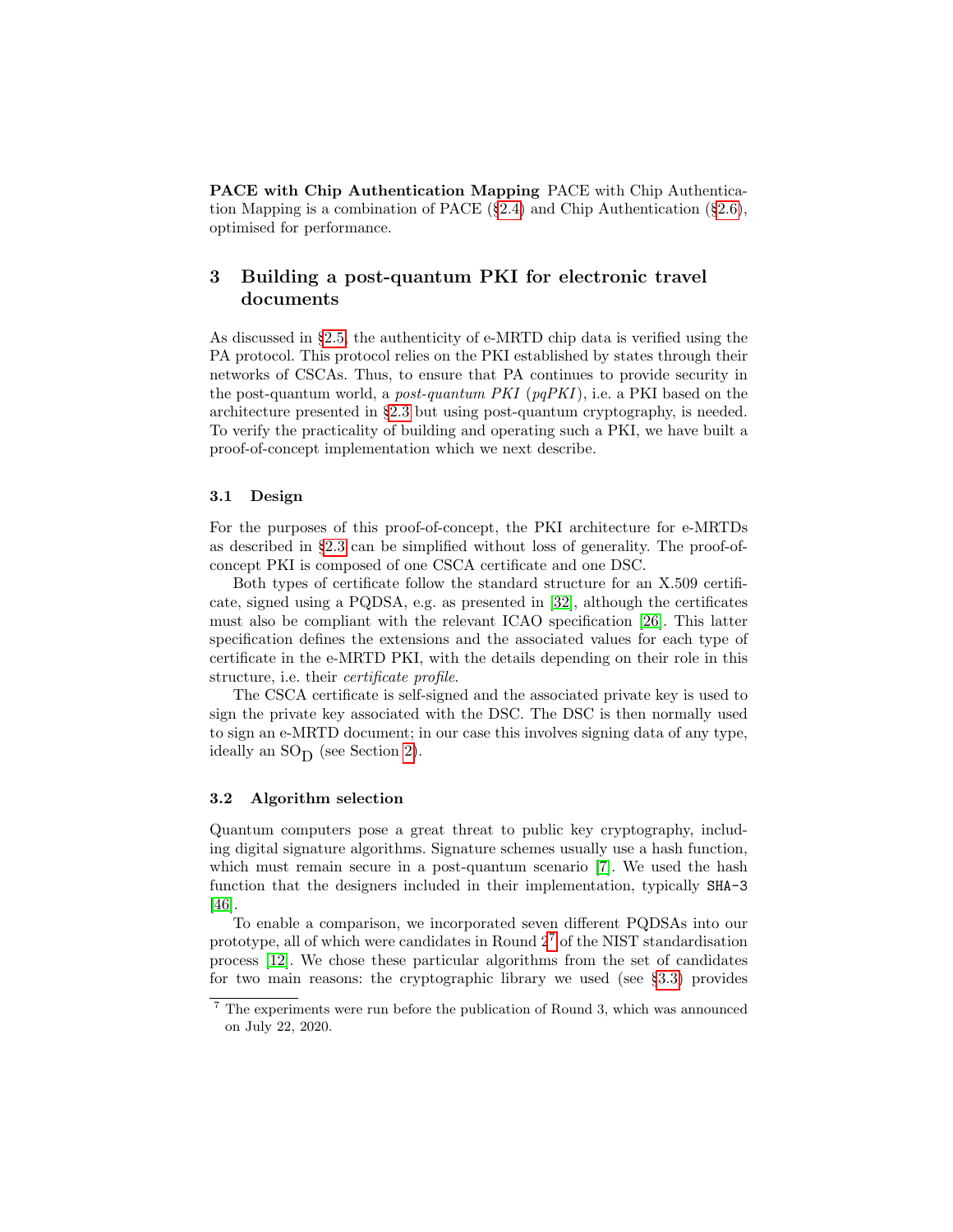implementations of these schemes, and as their security is not based on the same mathematical properties, they cover a broad range of the hard problems underlying post-quantum cryptography. The chosen algorithms<sup>[8](#page-7-1)</sup> are as follows:

- qTESLA [\[3\]](#page-15-6), which is a lattice-based digital signature scheme. The hardness assumption on which the security of qTESLA is based is the R-LWE problem [\[35](#page-17-11)[,41\]](#page-17-12).
- CRYSTALS-Dilithium [\[17\]](#page-16-9), referred simply as Dilithium here, which is also a lattice-based digital signature scheme. The hardness assumption on which the security of Dilithium is based is the M-LWE problem [\[2,](#page-15-7)[41\]](#page-17-12).
- Picnic [\[11\]](#page-16-10), whose security is not directly based on hardness assumptions, as is usually the case in public key cryptography. Its security is rather based on a zero-knowledge proof [\[20\]](#page-16-11) and symmetric key primitives, which makes the scheme very different from the other examples.
- FALCON [\[18\]](#page-16-12) is also a lattice-based digital signature scheme, based on the work of Gentry et al. [\[19\]](#page-16-13). Its hardness assumption is based on the Short-Integer-Solution (SIS) [\[1\]](#page-15-8) problem over NTRU lattices [\[22\]](#page-16-14).
- MQDSS [\[13\]](#page-16-15) is based on the hardness of the multivariate quadratic problem.
- Rainbow [\[16\]](#page-16-16) is also based on the hardness of the multivariate quadratic problem.
- SPHINCS+ [\[6\]](#page-15-9) is a set of three stateless hash-based signature schemes. The three schemes differ by the hash function used. We decided to use only two of the schemes, one instantiated with SHAKE256 (which is part of the SHA-3 family [\[46\]](#page-17-10)) and the other with Haraka [\[34\]](#page-17-13).

## <span id="page-7-0"></span>3.3 Implementation

To implement the prototype, we used a fork of OpenSSL combined with the library liboqs from the *Open Quantum Safe* (*OQS*) project [\[44\]](#page-17-14). OpenSSL is an open-source implementation of the Transport Layer Security (TLS) and Secure Sockets Layer (SSL) protocols, and incorporates a widely used cryptographic primitives library. It was not designed to establish PKIs, such as a PKI for e-MRTDs; however, despite this we decided to use this software because of its wide use and flexibility.

liboqs is an open-source library in C of post-quantum algorithms, which has been integrated into prototype forks of OpenSSL and OpenSSH. liboqs includes algorithms from the NIST Post Quantum Standardization Project. To generate the PKI for e-MRTDs described in §[3.1,](#page-6-2) we implemented an OpenSSL configuration file that caused it to issue certificates with the appropriate extensions. The configuration file included all the certificate components and extensions needed by each certificate type, as defined in the relevant certificate profile, i.e. a CSCA certificate or a DSC, as specified in ICAO Doc 9303 Part 12 [\[26\]](#page-16-5).

<span id="page-7-1"></span><sup>8</sup> Some of the chosen algorithms did not advance to Round 3 of the NIST competition. The results are published on the following website: [https://csrc.nist.gov/projects/](https://csrc.nist.gov/projects/post-quantum-cryptography/round-3-submissions) [post-quantum-cryptography/round-3-submissions.](https://csrc.nist.gov/projects/post-quantum-cryptography/round-3-submissions)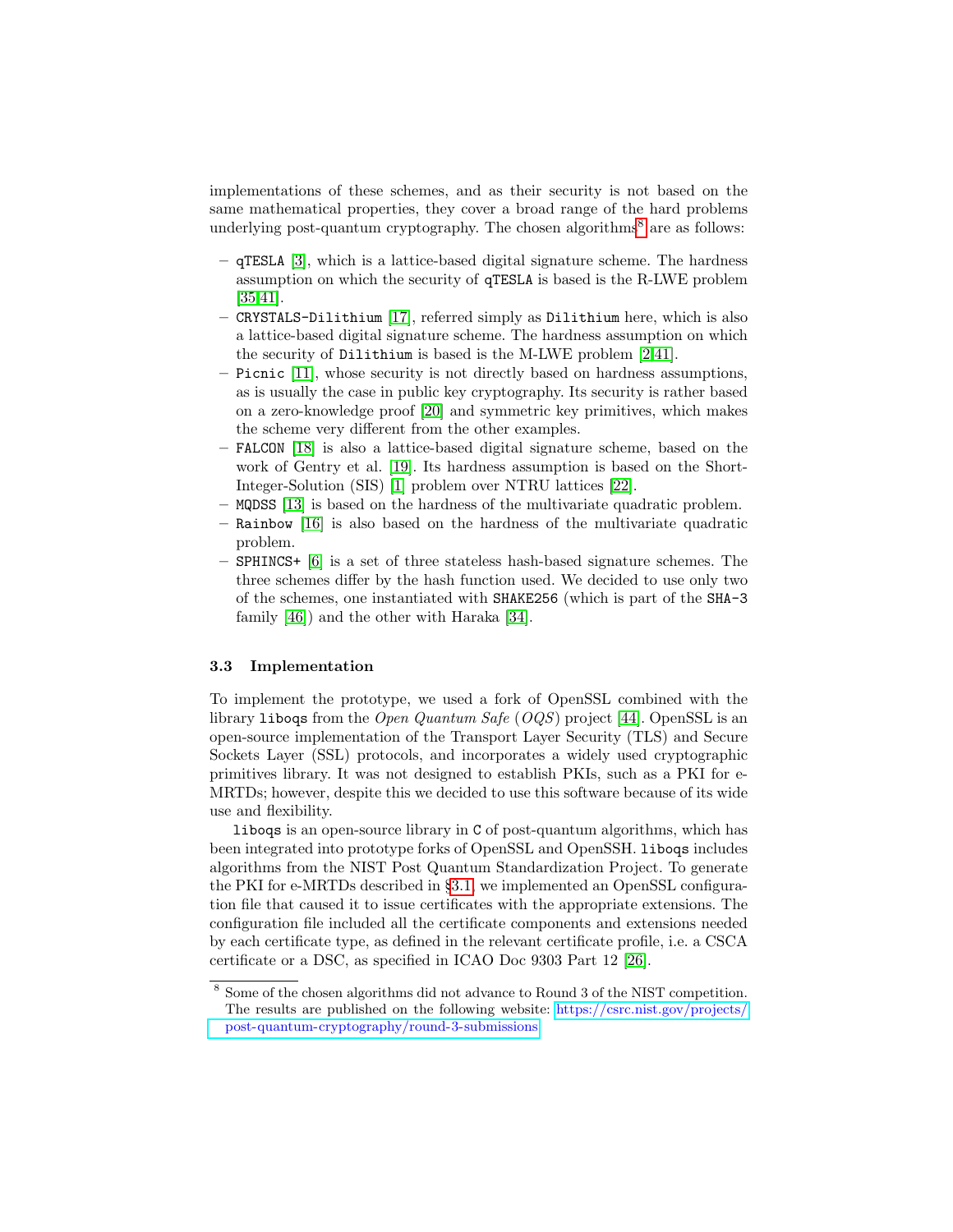## 3.4 Overview of experiments performed

For each of the selected PQDSAs (together with two currently used schemes for comparison purposes), we performed the following steps.

- 1. We generated a key pair to be associated with the root CSCA certificate, with the parameter sets corresponding to the highest NIST security level available [\[38\]](#page-17-15).
- 2. We generated a *Certificate Signing Request* (*CSR*) with the previously generated key pair and the CSCA certificate profile in order to create a (selfsigned) CSCA certificate.
- 3. We generated a key pair to be associated with the DSC, with the parameter sets corresponding to the lowest NIST security level available [\[38\]](#page-17-15).
- 4. We generated another CSR with the key pair generated in step (3) and the DS certificate profile to create a DSC signed using the CSCA private key generated in step (1).
- 5. We hashed and signed a random data string using the private key associated with the DSC to complete the chain.

The two key pairs generated in step  $(1)$  and  $(3)$  do not have the same parameter sets because their role is quite different (see [\[26\]](#page-16-5) for more details). The key pair from step (1) has a long lifespan (it can be as much as one to two decades) and is used from time to time to verify or renew DSCs; thus a high NIST security level is required. The key pair from step (3) however has a much shorter lifespan (it can be days, weeks or months depending on the configuration chosen by the relevant state) and is used to sign the chip data of many e-MRTDs (during their production) in order to ensure their authenticity. To optimize performance, a lower NIST security level seems adequate.

## <span id="page-8-0"></span>4 Challenges

OpenSSL is an implementation of SSL/TLS, and is not designed to generate and manage a PKI producing certificates for signing e-MRTDs according to the relevant ICAO specifications [\[25](#page-16-7)[,26\]](#page-16-5). For example, extensions such as Private Key Usage period, which are required by ICAO, cannot be set up with OpenSSL, although they can be displayed. To overcome this difficulty, we took advantage of the fact that OpenSSL allows integration of ad hoc extensions created by the user via the Arbitrary Extension module<sup>[9](#page-8-1)</sup>. This allows an implementer to encode arbitrary extensions in created certificates $^{10}$  $^{10}$  $^{10}$ .

A problem was encountered when trying to create a certificate chain. Although the software produced chains using well-established digital signature schemes, it refused to produce them for the chosen post-quantum algorithms. We reported the problem to the authors of the liboqs library, and simultaneously

<span id="page-8-1"></span><sup>9</sup> [https://www.openssl.org/docs/manmaster/man5/x509v3](https://www.openssl.org/docs/manmaster/man5/x509v3_config.html) config.html

<span id="page-8-2"></span> $10$  An example of such an ad hoc extension is given at: [http://openssl.6102.n7.nabble.](http://openssl.6102.n7.nabble.com/Private-Key-Usage-Period-td28401.html) [com/Private-Key-Usage-Period-td28401.html](http://openssl.6102.n7.nabble.com/Private-Key-Usage-Period-td28401.html)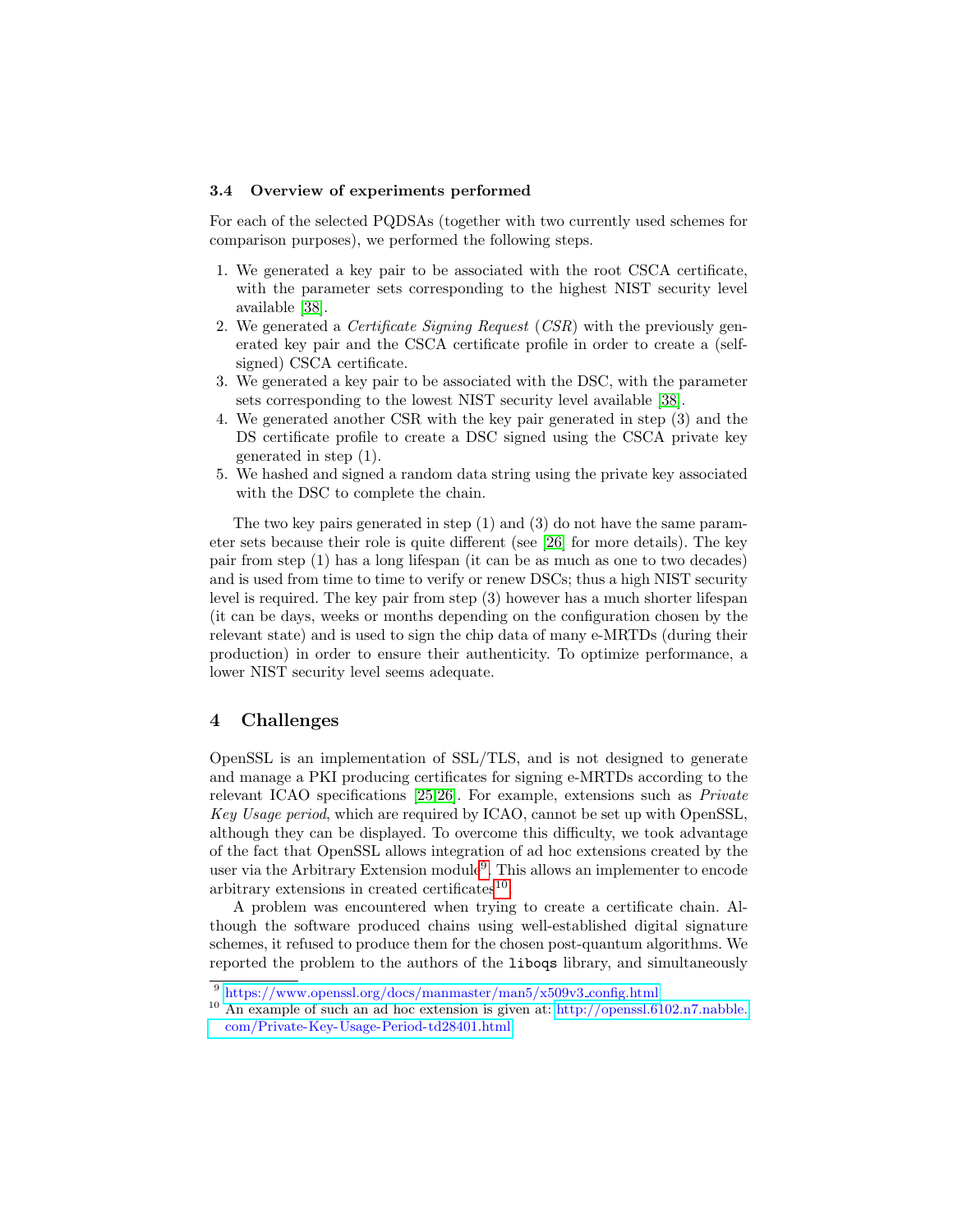worked on a resolution. The issue has been resolved and the documentation for the software has been updated<sup>[11](#page-9-1)</sup>.

## <span id="page-9-0"></span>5 Results

We generated certificates according to the two certificate profiles described in Section [3](#page-6-0) (CSCA certificate and DSC) for ten algorithms and two parameter sets, and in each case measured the memory needed to store them and their generation time. To perform the operations we used an Ubuntu 18.04.2 LTS  $x86.64$  machine with  $8GB$  of RAM and a four-core Intel(R) Core(TM) i5-3470 CPU @ 3.20GHz. Two of the ten algorithms used were long-established signature schemes (RSASSA-PSS [\[37\]](#page-17-16) and ECDSA [\[33\]](#page-17-17) with the Brainpool parameters [\[36\]](#page-17-18)), which were included for comparison purposes. We chose these algorithms because they are currently used by governments in their  $\text{CSCAs}^{12}$  $\text{CSCAs}^{12}$  $\text{CSCAs}^{12}$  (see [\[4\]](#page-15-0) for more details). The eight other algorithms were the PQDSAs presented in Section [3.](#page-6-0) Note that in the results reported below, certificate generation included both key pair generation and signing of the certificate, apart from Figures [1a,](#page-11-0) [1b](#page-11-0) and [1c](#page-11-0) for which the different steps of the certificate issuance process have been clearly separated. Table [1](#page-9-3) summarises the algorithms and key lengths used for the two certificate types.

<span id="page-9-3"></span>

|            | CSCA certificate            | $_{\mathrm{DSC}}$                                         |
|------------|-----------------------------|-----------------------------------------------------------|
| RSASSA-PSS | 4096 bits with SHA-256      | 2048 bits with SHA-256                                    |
| Brainpool  | 384 bits with SHA-256       | 224 bits with SHA-256                                     |
| qTESLA     | qTESLA-p-III with SHAKE256  | qTESLA-p-I with SHAKE128                                  |
| Dilithium  | Dilithium-4 with SHAKE256   | Dilithium-2 with SHAKE128                                 |
| Picnic     | Picnic2-L5-FS with SHAKE256 | Picnic2-L1-FS with SHAKE128                               |
| FALCON     | FALCON-1024 with SHAKE256   | FALCON-1024 with SHAKE256                                 |
| MQDSS      | MQDSS-31-64 with SHAKE256   | MQDSS-31-48 with SHAKE256                                 |
| Rainbow    | Rainbow-Vc with SHA-512     | Rainbow-Ia with SHA-256                                   |
| SPHINCS+   | SPHINCS-Haraka-256f-robust  | SPHI NCS-Haraka-128f-robust                               |
| SPHINCS+   |                             | SPHINCS-SHAKE256-256f-robust SPHINCS-SHAKE256-128f-robust |
|            |                             |                                                           |

Table 1: Algorithms and key lengths by certificate type

To construct a post-quantum PKI, we separated certificate generation into three steps, according to the process described in §[3.1,](#page-6-2) as follows:

- 1. generation of the key pair;
- 2. generation of the CSR; and

<span id="page-9-1"></span><sup>&</sup>lt;sup>11</sup> See resolution in <https://github.com/open-quantum-safe/openssl/issues/68>

<span id="page-9-2"></span> $^{12}$  In particular, the CSCA certificate from Luxembourg is signed using  $\verb|RSASSA-PSS|.$ See https://repository.incert.lu/ for more details.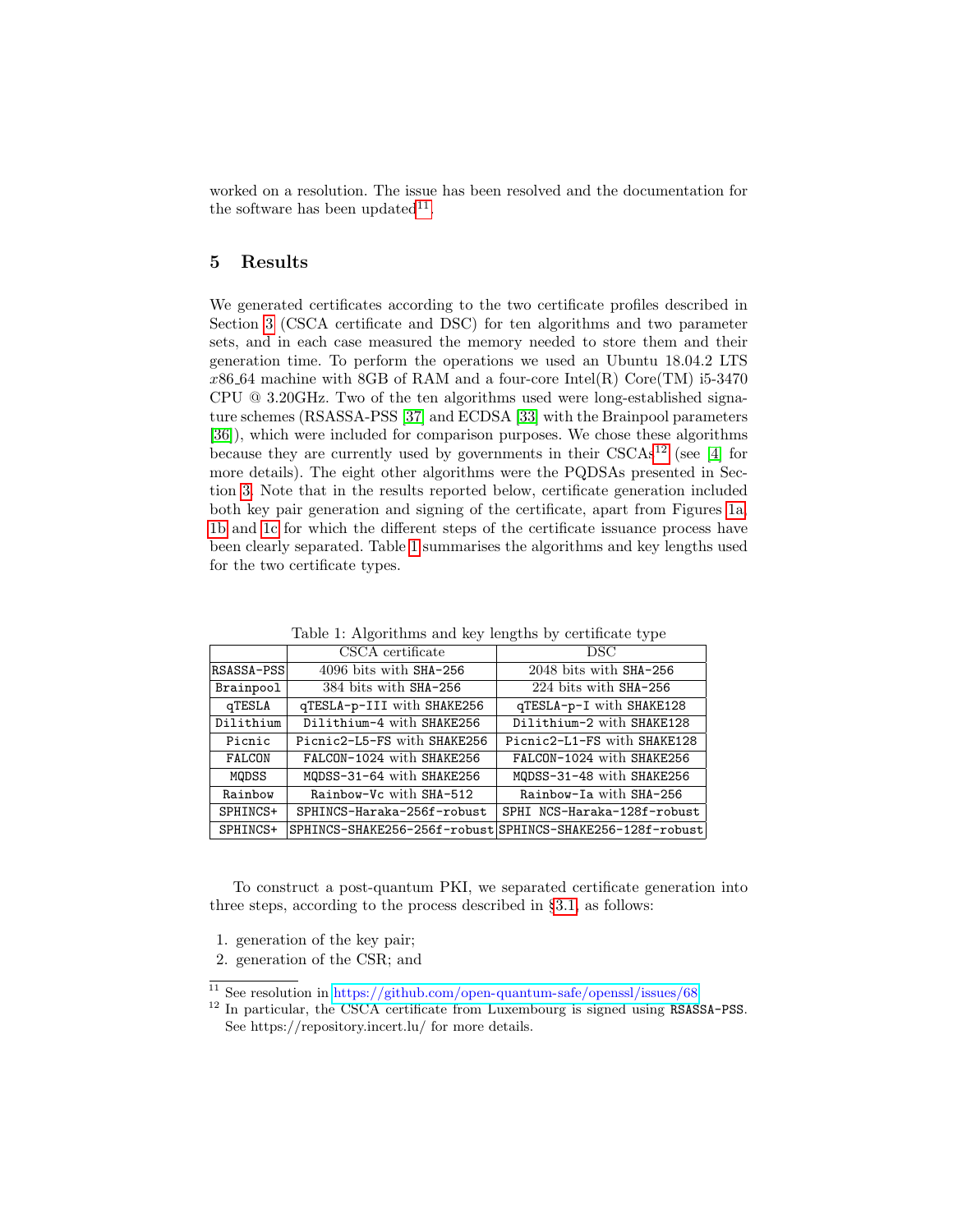3. generation of the certificate (including the digital signature of the CSR generated in step (2) using the key generated in step (1)).

To be consistent with the associated certificate profile, the CSCA certificates were all self-signed and the DSCs were signed with a CSCA private key from the same algorithm family, e.g. a DSC including a qTESLA-p-I public key was signed with a qTESLA-p-III private key. We measured the execution time for 1000 iterations. The results are shown in Figures [1a, 1b](#page-11-0) and [1c](#page-11-0) respectively for each generation step. Figure [1d](#page-11-0) shows the total execution time for the three steps.

Overall, Dilithium is the best performing PQDSA, and even has a slightly better performance then Brainpool. The most secure version of Rainbow gave the worst performance, since key generation is very slow. Similar remarks apply to RSASSA-PSS. However, the less secure version of Rainbow performed better for the DSCs, as SPHINCS-SHAKE was slower. In particular, for SPHINCS-SHAKE and also Picnic, as expected their key generation is quite fast, although computing signatures is much slower than for their counterparts. All the other PQDSAs give results that are of the same order of magnitude, except qTESLA which gave similar results to Dilithium and Brainpool, but still performs much better than RSASSA-PSS.

In addition, we generated as many certificates as possible during a five-second period for each certificate profile, algorithm and key length. The results are exactly as expected based on Figure [1d.](#page-11-0) Again, Dilithium shows on average better performance than all the other schemes, with Brainpool and qTESLA almost as good. Because of slow key pair generation or signature computation, we managed to generate on average only a few CSCA certificates and DSCs with the four worst performing algorithms: Rainbow, Picnic, SPHINCS-SHAKE and RSASSA-PSS.

With respect to computation, the performance of several post-quantum schemes was actually superior to that of the existing algorithms. However, we also examined the memory space necessary to store the various certificates. This is a crucial point to consider in practice because of the limited memory capacity of contactless chips.

The certificates based on the two classical algorithms were significantly smaller than all of those based on post-quantum algorithms (see Figure [3a\)](#page-13-0), although Falcon and Dilithium yielded much shorter certificates than their peers. When considering the sizes of the generated key pairs (see Figure [3b\)](#page-13-0), we obtained heterogeneous results. PQDSAs based on symmetric cryptography such as Picnic and SPHINCS+ have extremely short keys. Brainpool has similar key sizes. As for Rainbow, both certificate and key sizes are much greater than any of the other algorithms. Figures [3a](#page-13-0) and [3b](#page-13-0) suggest that, as far as storage is concerned, Falcon is the best post-quantum candidate, with Dilithium not far behind.

Over and above these somewhat abstract performance results, we wanted to consider how a switch to post-quantum algorithms would affect the "real world". That is, we wanted to assess the impact of a move to the post-quantum world on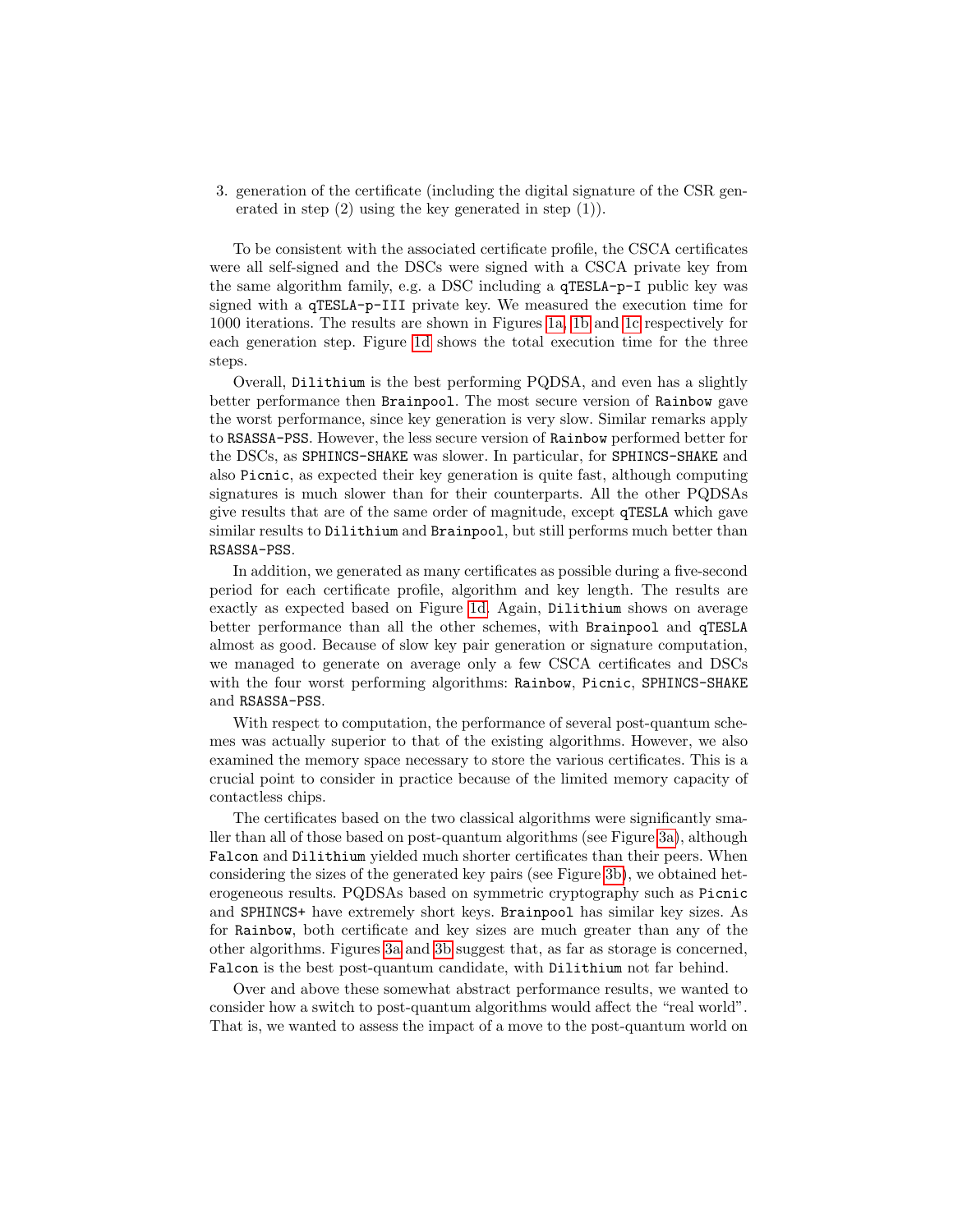<span id="page-11-0"></span>

(c) Time in seconds to generate 1000 certificates

(d) Total time in seconds

Fig. 1: Performance results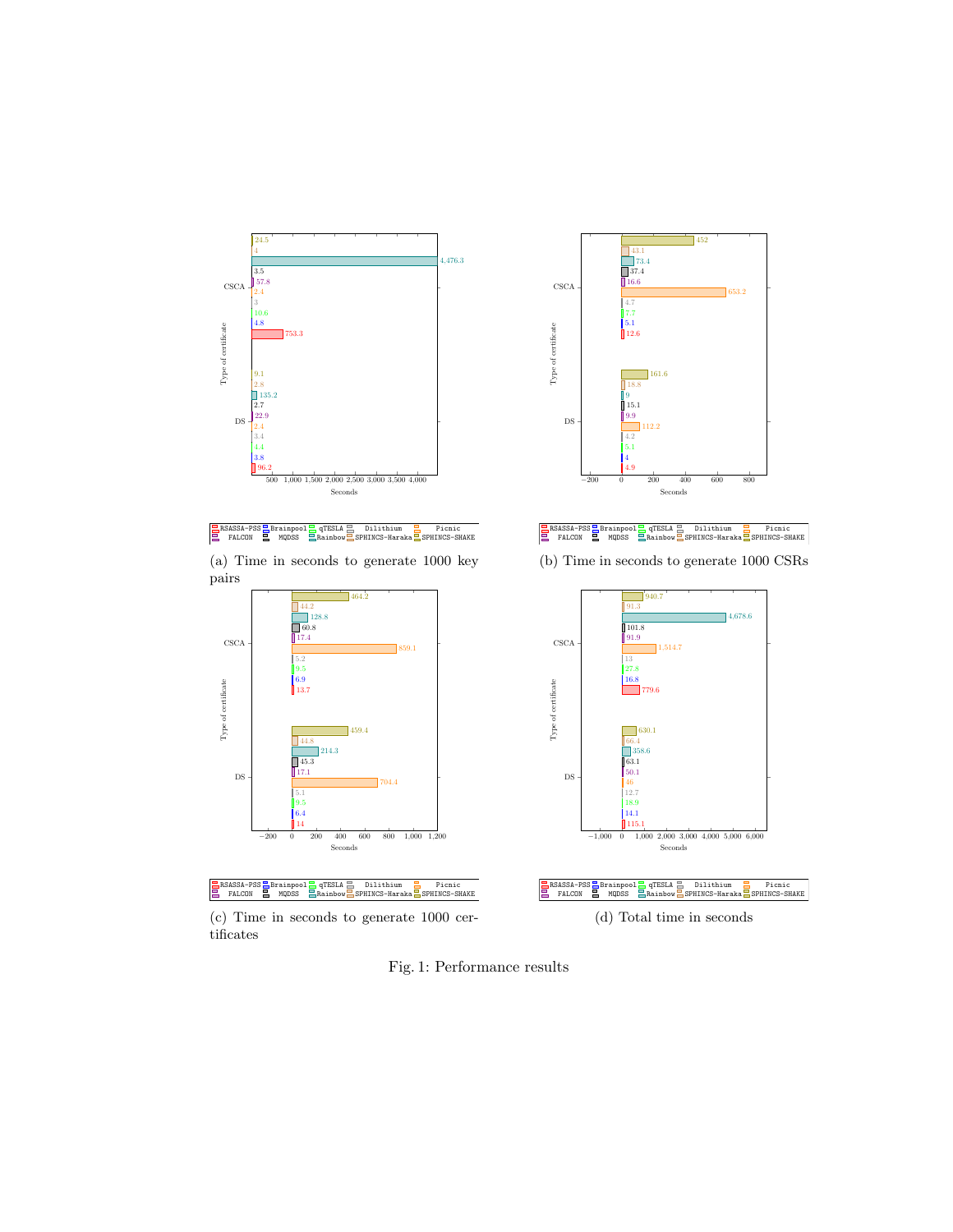

Fig. 2: Throughput of certificates in a five-second period

the generation and management of CSCA certificates and DSCs for government authorities.

We used as an example Luxembourg, in which the management of the PKI for generating the digital signatures of e-MRTDs has been assigned to a public agency<sup>[13](#page-12-0)</sup> under the authority of the Ministry of Economy and the Ministry of Foreign Affairs.

We did not consider the computational power of the contactless chips inside the e-MRTDs, but rather the memory space available in those chips (see Section [2\)](#page-2-0). As explained above, the computational power of the contactless chips is not the main focus here. Such issues are the responsibility of the e-MRTD and chip manufacturers, and a CSCA, as a purchaser, has little say over such detailed design matters.

Typically, the infrastructure of a PKI is based on servers and hardware security modules, and can be arbitrarily expanded. CSCA certificates are re-issued every 3 to 5 years [\[26\]](#page-16-5), and thus any cost change for CSCA certificate generation in terms of performance and memory will not be an issue. Two criteria are used to determine when DSCs must be renewed: their lifespan and the number of signatures performed. As best practice, both should be kept low. Typical limits might be a lifespan of at most one month and a limit of 100 000 e-MRTDs. In the case of Luxembourg, with only around 600 000 inhabitants of which only half are citizens, we can assume that the production of e-MRTDs is much less than many other countries. With this number of citizens, each DSC is most unlikely to reach

<span id="page-12-0"></span> $\overline{13}$  <https://www.incert.lu>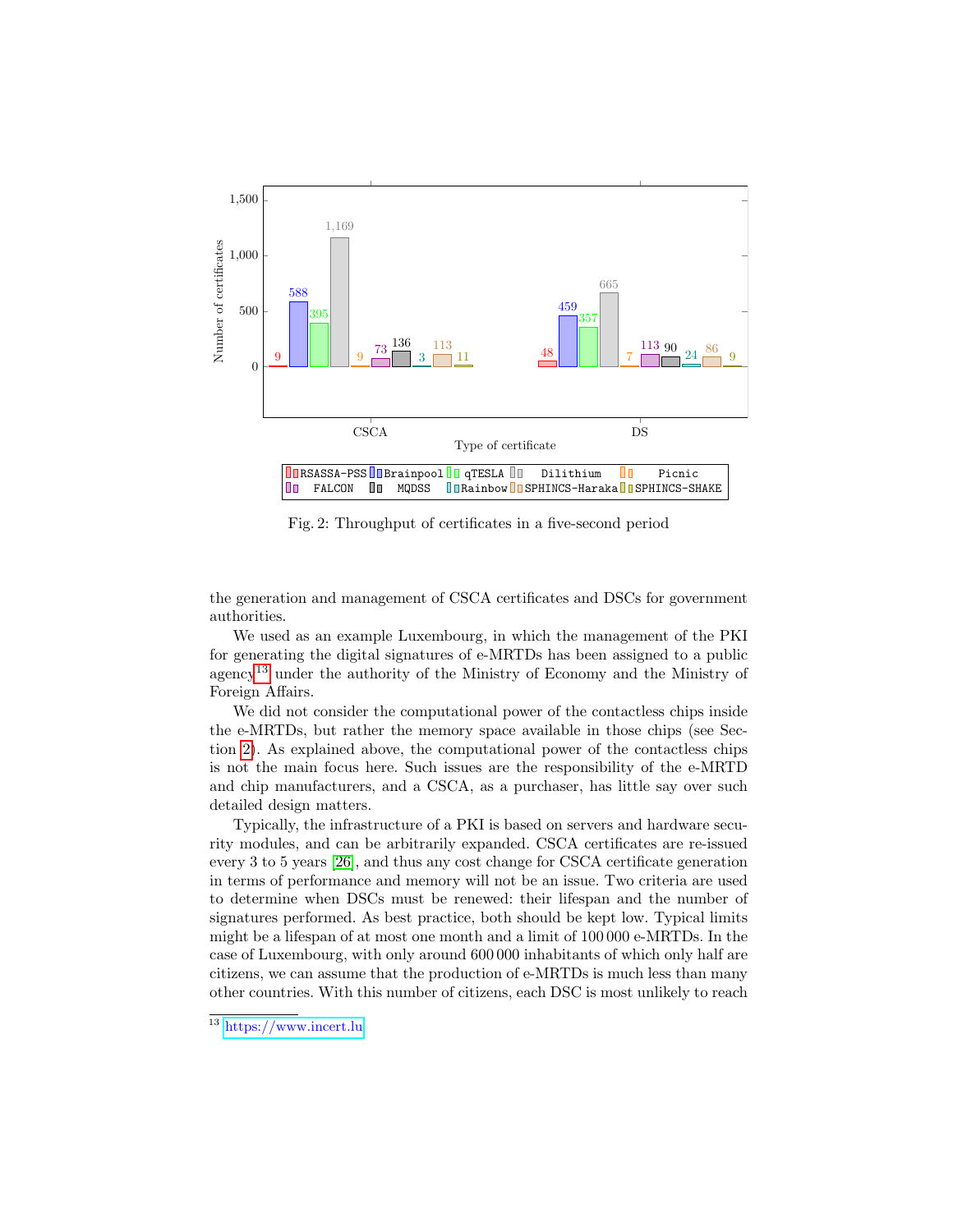<span id="page-13-0"></span>

Fig. 3: Memory space results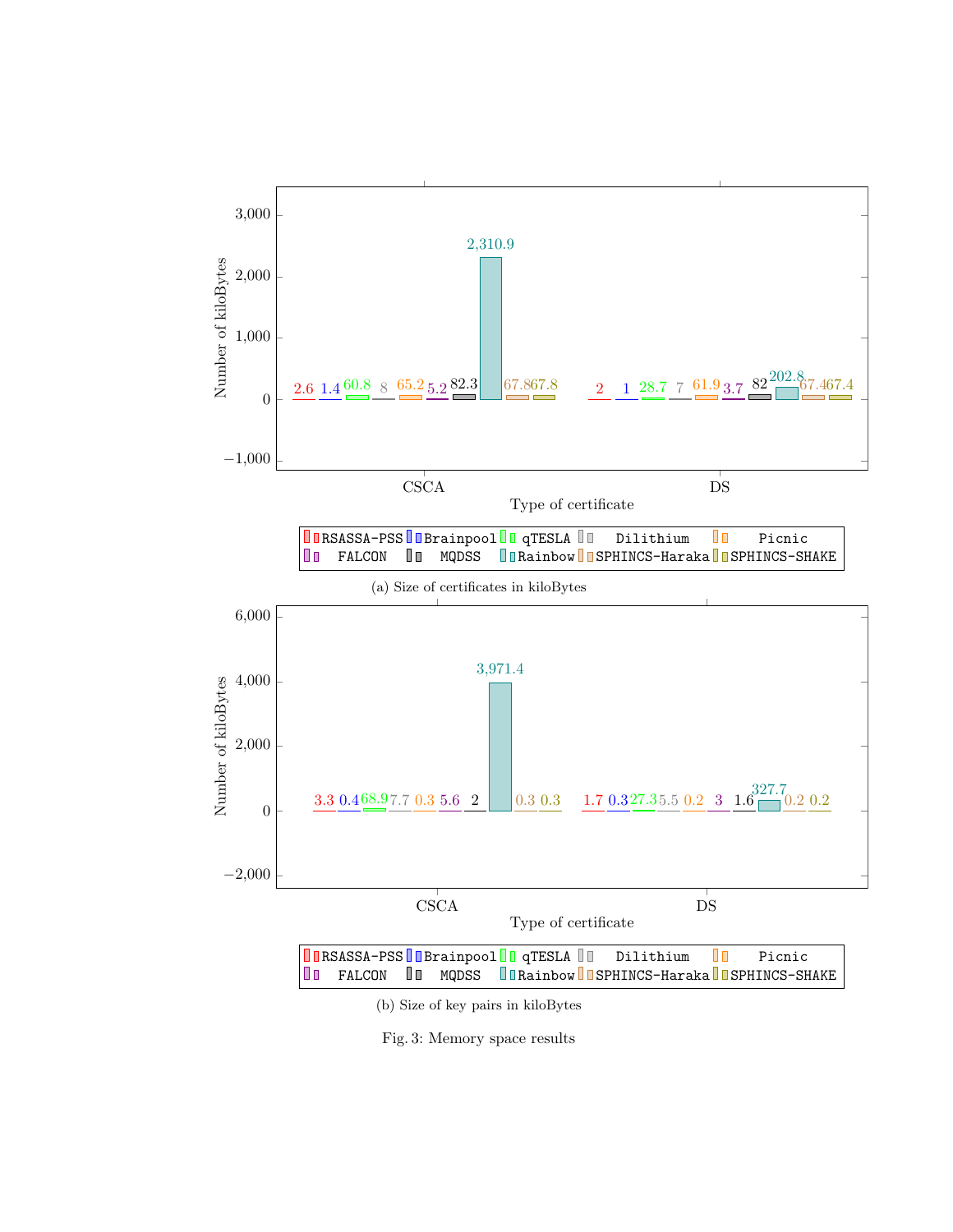the threshold of 100 000 digital signatures. For the algorithms we examined, we have disparate results. For some PQDSAs, both key generation and signing are faster than for the classical schemes, although this was not universally true.

When considering the memory space capacities of the contactless chip inside e-MRTDs, we only check that the chip provides enough memory space to store the post-quantum certificates and signatures necessary to perform PA, a protocol which does not require any computational power from the chip (see Section [2.5\)](#page-4-1). Current chips[14](#page-14-1) for e-MRTDs can have as much as 160 Kbytes of EEPROM memory and 280 Kbytes of User ROM. This would be large enough to store a post-quantum certificate and digital signatures for all of the PQDSAs we studied except Rainbow.

If we consider both computational and storage requirements, Dilithium offers the best performance overall. Falcon has very low storage requirements, but performs worse than Dilithium computationally. In particular, for the CSCA certificates Dilithium performed 7 times faster than Falcon, and for the DSCs, 4 times (see Figure  $1d$ )<sup>[15](#page-14-2)</sup>. Also, Dilithium offers computational performance comparable to the elliptic curve scheme.

# <span id="page-14-0"></span>6 Conclusions and future work

As in the work of Kampanakis et al. [\[32\]](#page-17-6), the results of this paper show that post-quantum X.509 certificates can be used in current applications such as e-MRTDs. We used the seven different post-quantum digital signature algorithms as examples in our proof-of-concept, and showed that the performance for key generation and digital signature is clearly good enough (for most of the PQDSAs) to replace classical cryptographic asymmetric techniques (namely RSASSA-PSS and Brainpool), a result that is particularly clear in the case of Dilithium. At the same time, whilst memory requirements increase, the change is not sufficiently large to make the algorithms impractical. Of course, e-MRTDs produced with a post-quantum digital signature algorithm such as those used in our experiments would not be compliant with ICAO Doc 9303 Part 12 [\[26\]](#page-16-5) which defines the algorithms to be used. Moreover, ICAO defines the minimum chip size as 32 Kbytes [\[24\]](#page-16-8). Based on our results, none of the post-quantum certificate would fit in a chip which provides this memory space. ICAO will have to update their specifications for the post-quantum era in order to ensure the security of e-MRTDs.

For this feasibility test of post-quantum PKI for e-MRTDs, we decided to use OpenSSL for implementation flexibility and ease of use, but this tool is not optimised or even designed for such a specific PKI. Possible future work includes use of  $JMRTD^{16}$  $JMRTD^{16}$  $JMRTD^{16}$ , an open source Java implementation for MRTD standards. This

<span id="page-14-1"></span><sup>&</sup>lt;sup>14</sup> See for example these contactless cryptocontrollers:  $\frac{https://www.infineon.com/cms}{https://www.infineon.com/cms}/$ [en/product/security-smart-card-solutions/security-controllers/sle-78/.](https://www.infineon.com/cms/en/product/security-smart-card-solutions/security-controllers/sle-78/)

<span id="page-14-2"></span><sup>&</sup>lt;sup>15</sup> These results are in line with the NIST Round 3 statement: [https://nvlpubs.nist.](https://nvlpubs.nist.gov/nistpubs/ir/2020/NIST.IR.8309.pdf) [gov/nistpubs/ir/2020/NIST.IR.8309.pdf.](https://nvlpubs.nist.gov/nistpubs/ir/2020/NIST.IR.8309.pdf)

<span id="page-14-3"></span><sup>16</sup> <https://jmrtd.org/>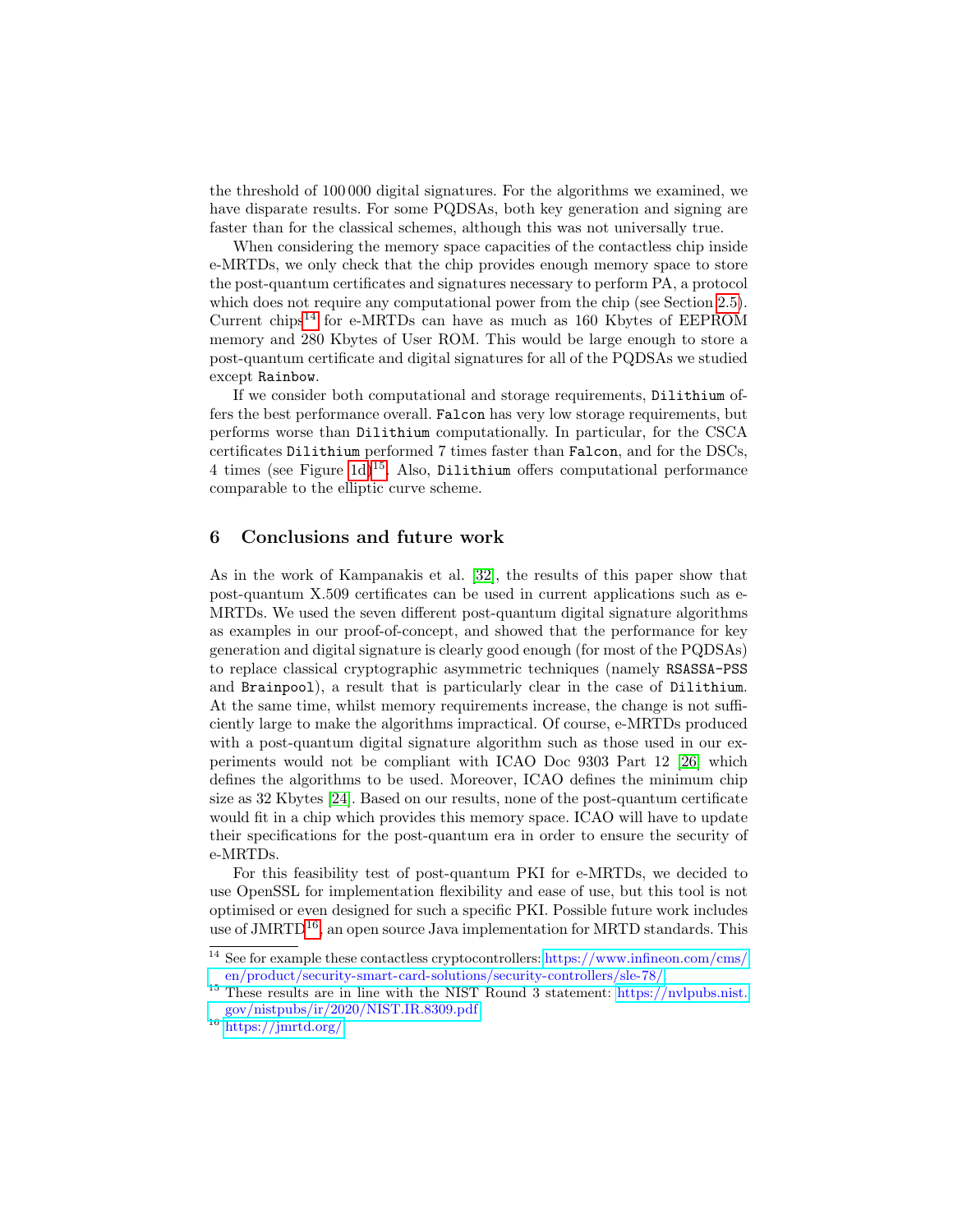tool uses The Legion of the Bouncy Castle, a cryptographic techniques library which has included  $q$ TESLA since  $2019^{17}$  $2019^{17}$  $2019^{17}$ .

The next generation of e-MRTDs will be based on post-quantum cryptographic techniques, but no such documents have yet been issued, as far as we are aware. This paper focuses only on one of the three steps verifying the authenticity of an e-MRTD, but the other two steps also require cryptographic asymmetric techniques that will need to be quantum-resistant.

Finally, governmental authorities managing a CSCA usually manage another type of CA, known as the Country Verifying Certification Authority (CVCA). A CVCA is used to issue Card Verifiable Certificates  $(CVCs)$  to control authorities (such as the national police) so they can access, using the EAC protocol, fingerprint and/or iris data (if present) held in the controlled area of an e-MRTD. Further experiments will also be required to check possible post-quantum migration paths for this class of lightweight certificates.

# 7 Acknowledgements

Supported by the Luxembourg National Research Fund (FNR) (12602667).

# References

- <span id="page-15-8"></span>1. Ajtai, M.: Generating hard instances of lattice problems (extended abstract). In: STOC. pp. 99–108. ACM (1996)
- <span id="page-15-7"></span>2. Albrecht, M.R., Deo, A.: Large modulus ring-lwe ≥ module-lwe. In: ASIACRYPT (1). Lecture Notes in Computer Science, vol. 10624, pp. 267–296. Springer (2017)
- <span id="page-15-6"></span>3. Alkim, E., Barreto, P.S.L.M., Bindel, N., Longa, P., Ricardini, J.E.: The latticebased digital signature scheme qtesla. Cryptology ePrint Archive, Report 2019/085 (2019)
- <span id="page-15-0"></span>4. Avoine, G., Beaujeant, A., Hernandez-Castro, J., Demay, L., Teuwen, P.: A survey of security and privacy issues in epassport protocols. ACM Comput. Surv. 48(3), 47:1–47:37 (2016)
- <span id="page-15-3"></span>5. Barak, B.: The complexity of public-key cryptography. In: Tutorials on the Foundations of Cryptography, pp. 45–77. Springer International Publishing (2017)
- <span id="page-15-9"></span>6. Bernstein, D.J., Hülsing, A., Kölbl, S., Niederhagen, R., Rijneveld, J., Schwabe, P.: The sphincs<sup>+</sup> signature framework. In: ACM Conference on Computer and Communications Security. pp. 2129–2146. ACM (2019)
- <span id="page-15-2"></span>7. Bernstein, D.J., Lange, T.: Post-quantum cryptography — dealing with the fallout of physics success. Cryptology ePrint Archive, Report 2017/314 (2017)
- <span id="page-15-5"></span>8. Blundo, C., Persiano, G., Sadeghi1, A.R., Visconti, I.: Resettable and nontransferable chip authentication for e-passports. In: Workshop on RFID Security (RFIDSec 2008) (2008)
- <span id="page-15-4"></span>9. BSI: Elliptic curve cryptography. Technical guideline, Federal Office for Information Security, Bonn, Germany (2018)
- <span id="page-15-1"></span>10. Chaabouni, R., Vaudenay, S.: The extended access control for machine readable travel documents. In: BIOSIG. LNI, vol. P-155, pp. 93–103. GI (2009)

<span id="page-15-10"></span><sup>&</sup>lt;sup>17</sup> Please see [https://www.bouncycastle.org/releasenotes.html.](https://www.bouncycastle.org/releasenotes.html)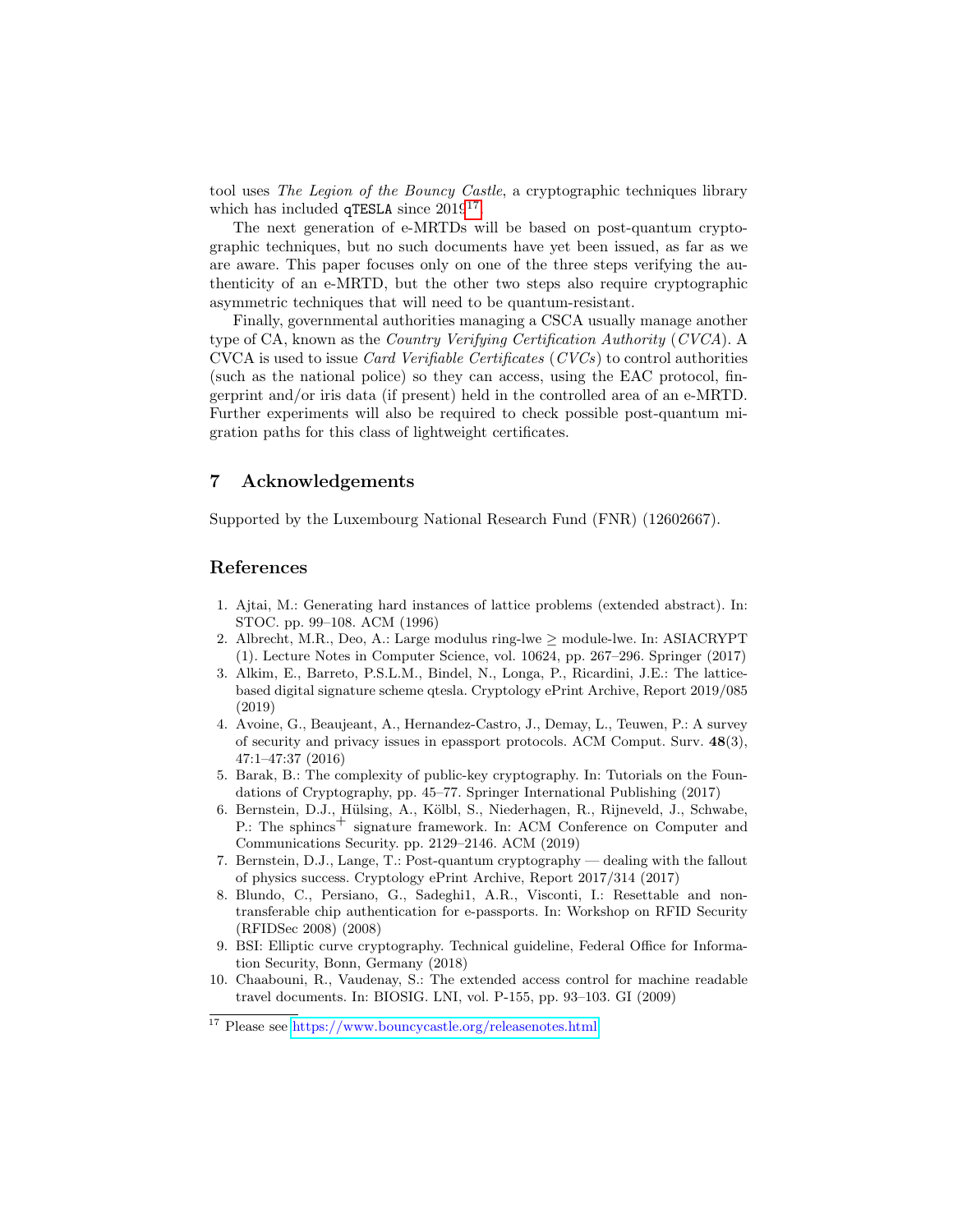- <span id="page-16-10"></span>11. Chase, M., Derler, D., Goldfeder, S., Orlandi, C., Ramacher, S., Rechberger, C., Slamanig, D., Zaverucha, G.: Post-quantum zero-knowledge and signatures from symmetric-key primitives. In: ACM Conference on Computer and Communications Security. pp. 1825–1842. ACM (2017)
- <span id="page-16-3"></span>12. Chen, L., Jordan, S., Liu, Y.K., Moody, D., Peralta, R., Perlner, R., Smith-Tone, D.: Report on post-quantum cryptography. Report, US Department of Commerce, National Institute of Standards and Technology (2016)
- <span id="page-16-15"></span>13. Chen, M., Hülsing, A., Rijneveld, J., Samardjiska, S., Schwabe, P.: From 5-pass  $MQ$  -based identification to  $MQ$  -based signatures. In: ASIACRYPT (2). Lecture Notes in Computer Science, vol. 10032, pp. 135–165 (2016)
- <span id="page-16-0"></span>14. Davida, G.I., Desmedt, Y.: Passports and visas versus IDS (extended abstract). In: EUROCRYPT. Lecture Notes in Computer Science, vol. 330, pp. 183–188. Springer (1988)
- <span id="page-16-4"></span>15. Diffie, W., Hellman, M.E.: New directions in cryptography. IEEE Trans. Information Theory  $22(6)$ , 644–654 (1976)
- <span id="page-16-16"></span>16. Ding, J., Schmidt, D.: Rainbow, a new multivariable polynomial signature scheme. In: ACNS. Lecture Notes in Computer Science, vol. 3531, pp. 164–175 (2005)
- <span id="page-16-9"></span>17. Ducas, L., Kiltz, E., Lepoint, T., Lyubashevsky, V., Schwabe, P., Seiler, G., Stehl´e, D.: Crystals-dilithium: A lattice-based digital signature scheme. IACR Trans. Cryptogr. Hardw. Embed. Syst. 2018(1), 238–268 (2018)
- <span id="page-16-12"></span>18. Fouque, P.A., Hoffstein, J., Kirchner, P., Lyubashevsky, V., Pornin, T., Prest, T., Ricosset, T., Seiler, G., Whyte, W., Zhang, Z.: Falcon: Fast-fourier lattice-based compact signatures over ntru (2017)
- <span id="page-16-13"></span>19. Gentry, C., Peikert, C., Vaikuntanathan, V.: Trapdoors for hard lattices and new cryptographic constructions. In: STOC. pp. 197–206. ACM (2008)
- <span id="page-16-11"></span>20. Goldwasser, S., Micali, S., Rackoff, C.: The knowledge complexity of interactive proof-systems (extended abstract). In: STOC. pp. 291–304. ACM (1985)
- <span id="page-16-2"></span>21. Hoepman, J., Hubbers, E., Jacobs, B., Oostdijk, M., Schreur, R.W.: Crossing borders: Security and privacy issues of the european e-passport. In: IWSEC. Lecture Notes in Computer Science, vol. 4266, pp. 152–167. Springer (2006)
- <span id="page-16-14"></span>22. Hoffstein, J., Pipher, J., Silverman, J.H.: NTRU: A ring-based public key cryptosystem. In: ANTS. Lecture Notes in Computer Science, vol. 1423, pp. 267–288. Springer (1998)
- <span id="page-16-1"></span>23. International Civil Aviation Organization (ICAO): Doc 9303 — Machine Readable Travel Documents — Part 1: Introduction. Tech. rep., ICAO, Montréal, CA (2015), Seventh Edition
- <span id="page-16-8"></span>24. International Civil Aviation Organization (ICAO): Doc 9303 — Machine Readable Travel Documents — Part 10: Logical Data Structure (LDS) for Storage of Biometrics and Other Data in the Contactless Integrated Circuit (IC). Tech. rep., ICAO, Montréal, CA (2015), Seventh Edition
- <span id="page-16-7"></span>25. International Civil Aviation Organization (ICAO): Doc 9303 — Machine Readable Travel Documents — Part 11: Security Mechanisms for MRTDs. Tech. rep., ICAO, Montréal, CA (2015), Seventh Edition
- <span id="page-16-5"></span>26. International Civil Aviation Organization (ICAO): Doc 9303 — Machine Readable Travel Documents — Part 12: Public Key Infrastructure for MRTDs. Tech. rep., ICAO, Montréal, CA (2015), Seventh Edition
- <span id="page-16-6"></span>27. International Civil Aviation Organization (ICAO): Supplemental Access Control for Machine Readable Travel Documents. Tech. rep., ICAO, Montréal, CA (2015), Version 1.01